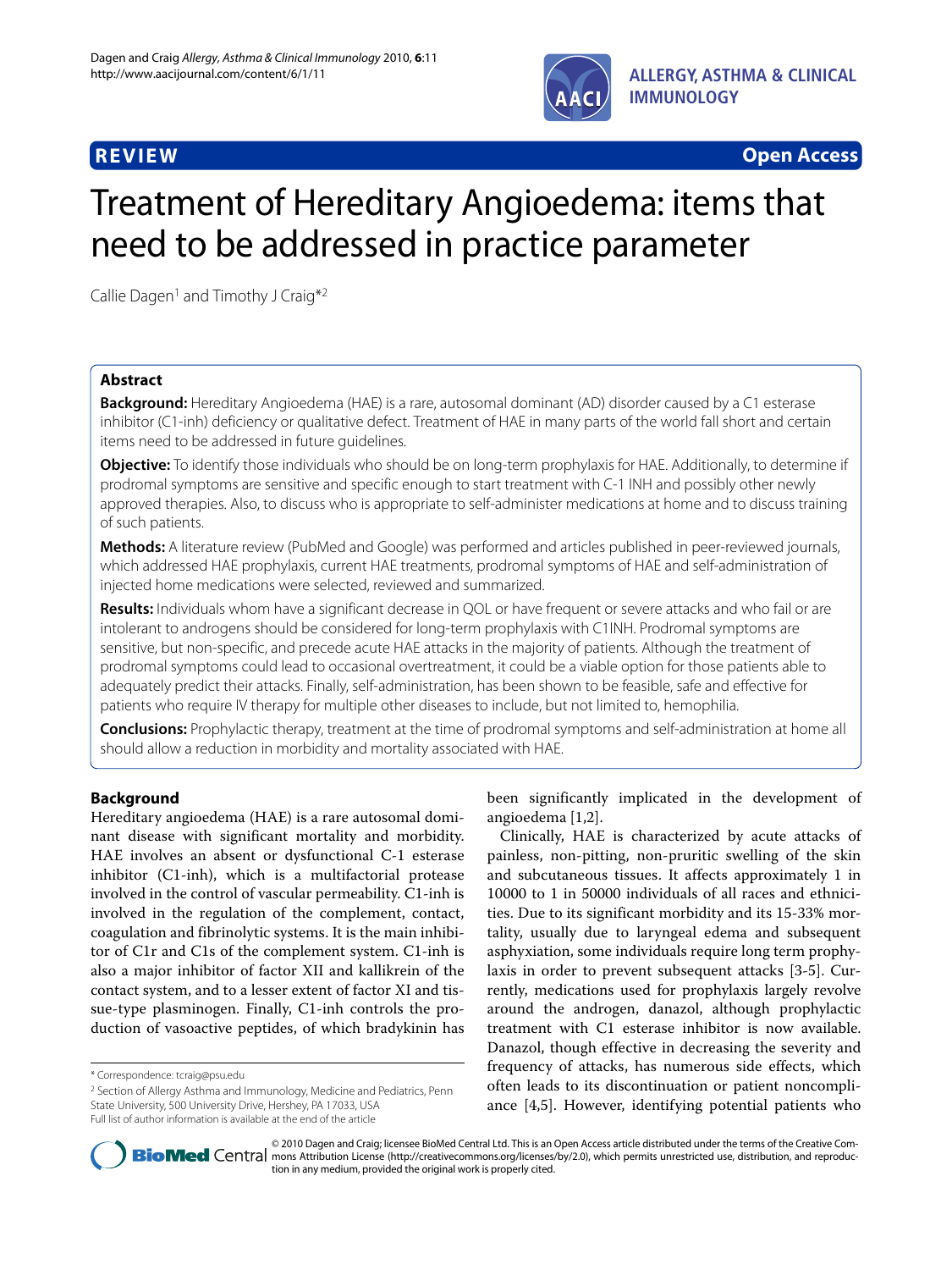would benefit from a long-term prophylaxis regimen is imperative to decrease the morbidity and mortality associated with HAE.

Some of the major concerns associated with the new recently approved and soon to be approved prophylactic medications is not only expense, but also how the drug is administered. Currently, C1-inh is available only via IV administration and its administration by a health care provider at a health care facility would be time consuming and inconvenient for the patient. In order to regain flexibility and lead to an increased quality of life for the patient, it would be prudent to determine who would be a candidate for self-administration of C1-inh and other IV medications. This manuscript will also review when and for whom self-administration would be a feasible, safe and effective option for prophylaxis and on demand with C1-inh. This is especially important since early therapy reduces the burden of disease.

Up until recently, when a patient experienced an attack, the treatment has been supportive care, hydration, pain relief, and close observation. FFP has been utilized successfully, but a small amount of risk is possible [\[6](#page-6-5)]. In Oct 2009 human C1-inh concentrate given at a dose of 20 U/ kg was found to be safe, well tolerated and efficacious in diminishing time to relief onset when giving during acute facial or abdominal HAE attacks [[7\]](#page-6-6). This treatment, although it ameliorates symptoms rapidly, still has multiple disadvantages for the patient if used after the symptoms of an acute attack start and many recommend starting "on demand therapy (ODT)" at the time of prodromal symptoms to decrease morbidity and possible mortality associated with HAE [\[6](#page-6-5),[7](#page-6-6)]. We will expand on this concept of prodromal symptoms and their significance regarding treatment in the text of this manuscript.

# **Methods**

A literature review (utilizing PubMed, OVID and Google) was performed using the following terms to search for individuals who should be treated with long-term prophylaxis: "long term prophylaxis and hereditary angioedema." Additionally, the terms prodromal symptoms, hereditary angioedema and C1-inh were used to search for literature regarding the sensitivity and specificity of prodromal symptoms and their use in treating an imminent attack. Finally, PubMed and Google were used to search for individuals deemed fit to self-administer medications: "self-administration of C-1 esterase inhibitor and HAE."

# **Results**

# **Who is a suitable candidate for long-term prophylaxis with C-1 esterase inhibitor?**

The individuals deemed candidates for long-term prophylaxis were identified in a previous literature review

and those situations are listed in appendix 1[[5\]](#page-6-3). Additionally, patients who fail, have adverse reactions to or are unable to tolerate androgen therapy should be considered for prophylaxis with C1-inh.

Currently, the medications used for prophylaxis can include androgens, antifibrinolytics, and C-1esterase inhibitor. It is likely that the short half life associated with the bradykinin receptor antagonist (icatabant) and kallikrein inhibitor (ecallantide) will limit they use as prophylactic therapy. The androgen, danazol, is the current medication of choice for prophylaxis due to its cost effectiveness and ease of administration. However, danazol has numerous side effects that may lead to the discontinuation of the drug and/or noncompliance in some patients.

Danazol, a synthetic derivative of ethisterone, is effective in decreasing the severity and frequency of attacks in patients with HAE [\[4](#page-6-4)]. However, due to the numerous side effects, which include weight gain, virilization, menstrual irregularities, depression, headache and abnormal liver function tests, it is often poorly tolerated. In a longterm study of 118 patients with HAE, 30 (25.4%) patients had to discontinue the drug due to these adverse effects [[4\]](#page-6-4). Not only does danazol often lead to the intolerable side effects noted above it has also been shown to have a negative effect on lipid profiles. This unfavorable lipid profile may also exist in the setting of increased blood pressure in some patients on long-term danazol therapy and a subsequent increased risk of cardiac and vascular disease [\[8](#page-6-7)]. Another frequent adverse event is the increase risk of liver disease, including hepatic cell necrosis, cholestasis and even to the development of hepatocellular adenoma and hepatocellular carcinomas. The adverse effects are dose related with increased dosages being associated with increased adverse effects [\[4](#page-6-4)[,6](#page-6-5)[,8](#page-6-7)]. Appendix 2 demonstrates the adverse effects of androgen therapy [\[6](#page-6-5)].

In addition to androgen therapy, other medications have been investigated as prophylactic agents for HAE. Icatibant, a specific antagonist of bradykinin B2 receptors, is currently approved in Europe for the treatment of acute HAE attacks. However, it is not suitable as a candidate for prophylaxis due to its relatively short half-life of 1.2-1.5 hours with SQ administration [[9\]](#page-6-8).

Ecallantide is an inhibitor of the protein kallikrein and as of Nov 2009 has been approved for the use of acute attacks of HAE in the United States. However, similarly to icatibant, its use as a prophylactic agent is limited, secondary to its short half-life, which approximates 2 hours  $[4]$  $[4]$ .

Antifibrinolytics, such as epsilon-aminocaproic acid, has also been used as a prophylactic agent for HAE. It is used to inhibit the formation of plasmin and fragments of the Hageman factor, leading to the inhibition of kallikrein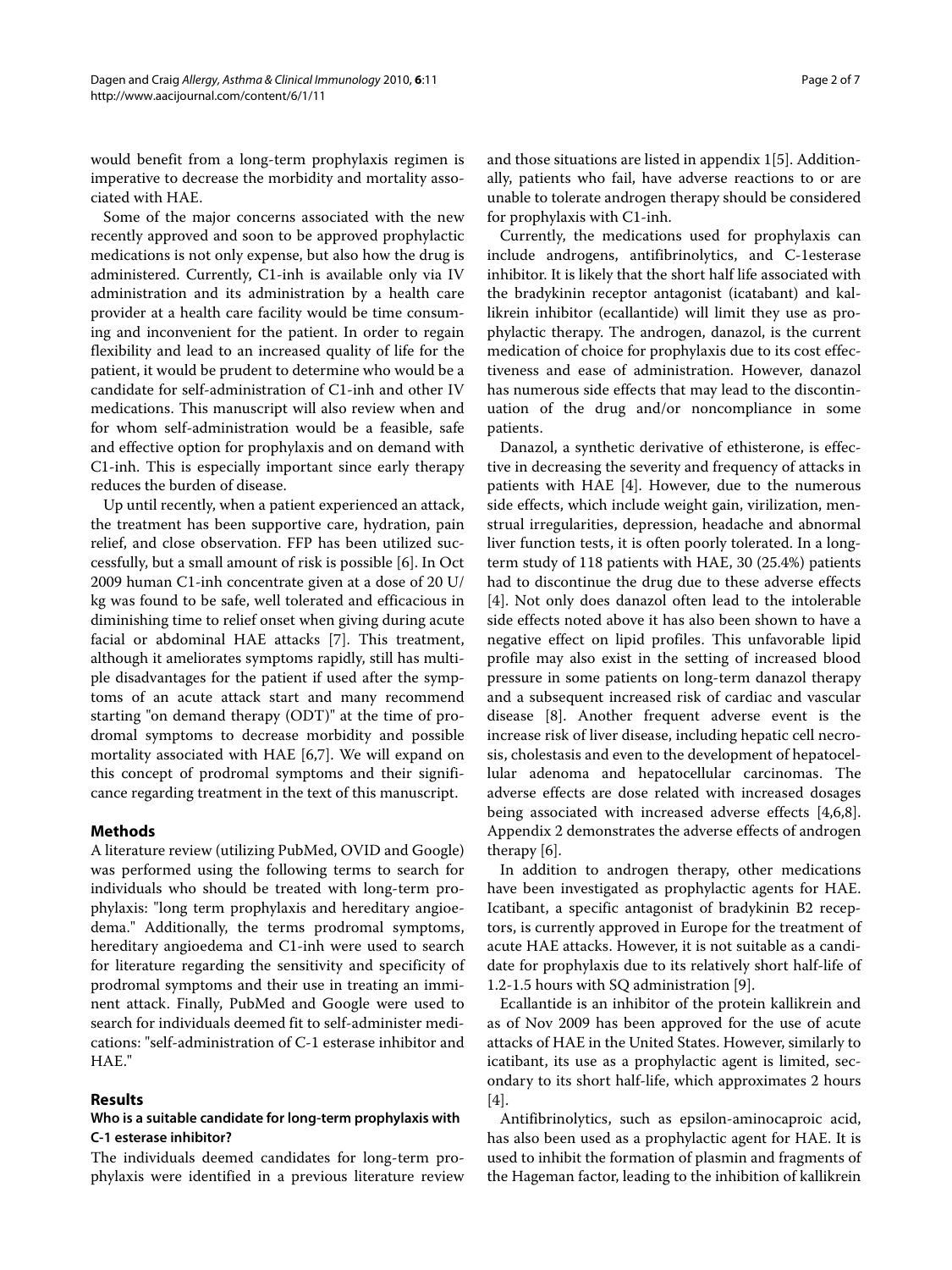and bradykinin production [\[10](#page-6-9)]. Anti-fibrinolytics have been used not only in patients with HAE but also to control bleeding after cardiac surgeries and in other hematologic diseases. Its major side effects include hypotension, cardiac arrhythmias, rhabdomyolysis, and generation of thrombi and associated risk of emboli. Because of the side effect profile, limited effectiveness and need to dose frequently physicians have not utilized this therapy to the same extend as androgens [\[11](#page-6-10)].

In comparison to these agents, plasma derived nano-filtered-C-1 esterase inhibitor, known as Cinryze, has a half-life of 36-48 hours when administered intravenously and could lead to significant protection for 72 hours or greater [\[12\]](#page-6-11). However, due to its expense, the need for IV administration and need to re-dose every 3-4 days suggest it should be used in those with severe disease or in those that their HAE has a significant impact on their quality of life.

The use of nano-filtered-C-1 esterase inhibitor (nf-C1- INH) for prophylaxis has been well received in the USA. Dosing twice per week seems to be important to limit break through attacks, but even with twice weekly dosing acute attacks often occur requiring additional doses of nf-C1-INH. From personal communications with physicians prescribing nf-C1-INH most are encouraging patients to self-treat or be infused by family members. Some have advocated the use of indwelling central catheters or ports; however, the benefits of a port need to be weighted against the adverse events associated with them. In our cohort the use of nf-C1-INH infused through a port has been complicated with thrombi.

#### **Treating at the time of Prodromal Symptoms**

Treatment at the time of prodromal symptoms, which may result in occasional over treatment, but which will still conserve concentrate and reduce cost when compared to prophylactic therapy, would decrease morbidity and mortality associated with HAE. Treatment before any swelling, onset of abdominal pain or throat swelling would improve quality of life of patients and reduce loss of productivity. Prior manuscripts by M Prematta and J Kemp, both published in 2009 in the Proceedings of Allergy and Asthma, demonstrated that prodromal symptoms are a sensitive predictor that an attack may occur in hours or days, but the exact specificity of prodromal symptoms for an attack is not known. The most common identifiable prodromal symptoms include unusual fatigue, rash on arms or legs and muscle aches. The retrospective study, noted above, conducted in 2009 by Prematta et al has already established that prodromal symptoms can be used as a sensitive measure to predict an acute attack [\[7](#page-6-6)].

This study, utilizing a 4-page survey, was conducted in order to investigate the reliability with which prodromal

syndromes can be used to identify an imminent attack. The results, demonstrated in figure [1](#page-3-0) indicate that 3 (6.5%) patients could predict the onset of symptoms 100% of the time; 23 (50.0%) answered the ability to predict acute attacks 75% of the time; 4 (8.7%) patients answered 50% of time; and 12 (26.1%) answered 25% of the time. Only 4 (8.7%) reported not being able to predict the onset of HAE attacks [[7\]](#page-6-6). Among the patients that remembered the timing of past prodromes, 20 of 44 (45.5%) patients reported that the average time of the onset of a prodrome was less than 24 hours before an HAE attack. Meanwhile, 24 of 44 (54.5%) patients reported that, on average, the onset of prodromal symptoms developed greater than 24 hours before HAE symptoms initiate. Figure [2](#page-4-0) demonstrates these data [\[7](#page-6-6)].

These data support that prodromal symptoms occur commonly before acute HAE attacks with 87.0% of patients having had a prodrome before their last HAE attack, and 95.7% of patients reported having had a prodromal symptom before at least one acute attack in the past [[7](#page-6-6)]. These data have demonstrated that prodromal symptoms could indeed be a sensitive measure of predicting acute HAE attacks and could possibly be used to initiate therapy before the onset of an acute attack, thus reducing morbidity and possibly mortality. In addition, this could lead to a better quality of life and decreased anxiety for patients with HAE [[7\]](#page-6-6).

#### **Who is fit to self-administer C1-inh at home?**

The ability of patients to self-administer intravenous C1 inh at home would allow for greater flexibility, increased convenience and an increased quality of life, provided they were able to demonstrate the techniques noted in appendix 3 [[13](#page-6-12)]. It also would decrease time to treatment if able to be administered by the patient for an acute attack, which should lead to a reduction of severity and duration of acute attacks. The benefit of self administration of prophylactic C1-inh would decrease cost and allow the patient significant flexibility to travel and administer therapy at the most suitable time. The current dosage recommended by the FDA for routine prophylaxis is 1000 units intravenously every 3-4 days and would require significant time and inconvenience to the patient if this had to be administered solely by a health professional.

Two studies have shown that select patients may benefit tremendously from self-administration of C1 esterase inhibitor and with self-treatment are able to improve quality of life [[14\]](#page-6-13). These 9 patients were experiencing severe and frequent attacks of HAE. Their quality of life was assessed before and after 3 to 48 months of selfadministered therapy. The QOL was assessed using the Dermatology Life Quality Index (DLQI) and the 36 Item Short form Survey questionnaires. The mean DLQI fell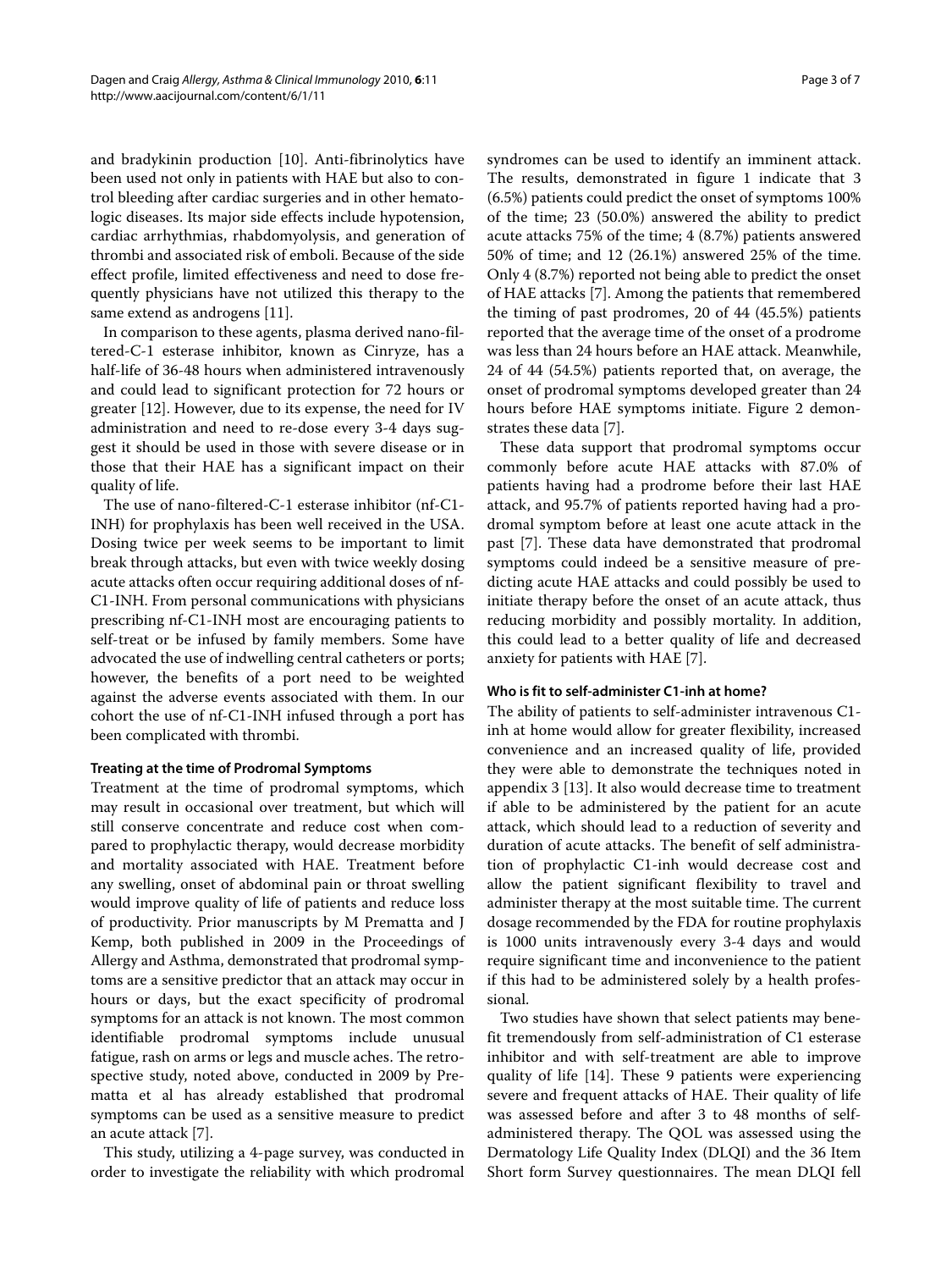<span id="page-3-0"></span>

significantly from 12.6  $+/- 4.65$  to 2.7  $+/- 1.38$ . The mean for the Short Form survey also improved significantly. No adverse events occurred during the 3-year period of intravenous self-administration [\[14](#page-6-13)].

In addition to affecting positively the patient's quality of life, one study also investigated whether self-administration was feasible and safe for the patients. Levi et al examined 31 patients using C1-inh as an "on demand" treatment and 12 patients using C1-inh prophylactically. Both groups were able to successfully administer the concentrate with a failure rate of less than 2%. During self administration attacks decreased from 4.0 to 0.3 per month in the group using prophylactic C1INH, but also self administration significantly decreased time to relief onset in those patients using it on demand for acute attacks [[15](#page-6-14)]. This study not only confirmed the efficacy of self administered intravenous C1INH both as on demand treatment and as prophylactic therapy, but also demonstrated that patient administration is a viable and safe option. A manuscript published our manuscript further investigates self-infusion therapy and outlines the technique, quality assurance, training and reassessment of patients' prescribed self-infusion at home.

Unless peripheral access is limited, indwelling central catheters should be avoided due to the adverse events associated with port-o-catheters and similar devices. The most common complications of central lines include

mechanical complications, infections and thrombotic events. Adverse events associated with indwelling central catheters are listed in appendix 4 [\[16](#page-6-15)].

Unfortunately, ecallantide has not been approved in the USA for home nor self-administration. The surveillance program required by the FDA for ecallantide limits its use to the clinic, and should be given by a health care provider who is capable of treating anaphylaxis, since anaphylaxis is a rare side effect of ecallantide. Dyax is hoping that the post-marketing surveillance program will demonstrate the safety of ecallantide allowing it to be self administered by the patient at home via the subcutaneous route.

Icatibant is presently repeating phase 3 studies in the USA and is anticipating approval for self-administration by the subcutaneous route. The drug is stable at room temperature and this combined with approval of icatibant for self subcutaneous injection will provide significant flexibility for patients with HAE to travel, camp, hike and do other recreational activities. It is projected that icatibant will be approved in the USA in 2012.

#### **Discussion**

The treatment of acute attacks and prophylactic treatment of HAE has been evolving. In the recent past, the treatment of acute attacks was largely supportive, with hydration, pain relief and close observation as the main-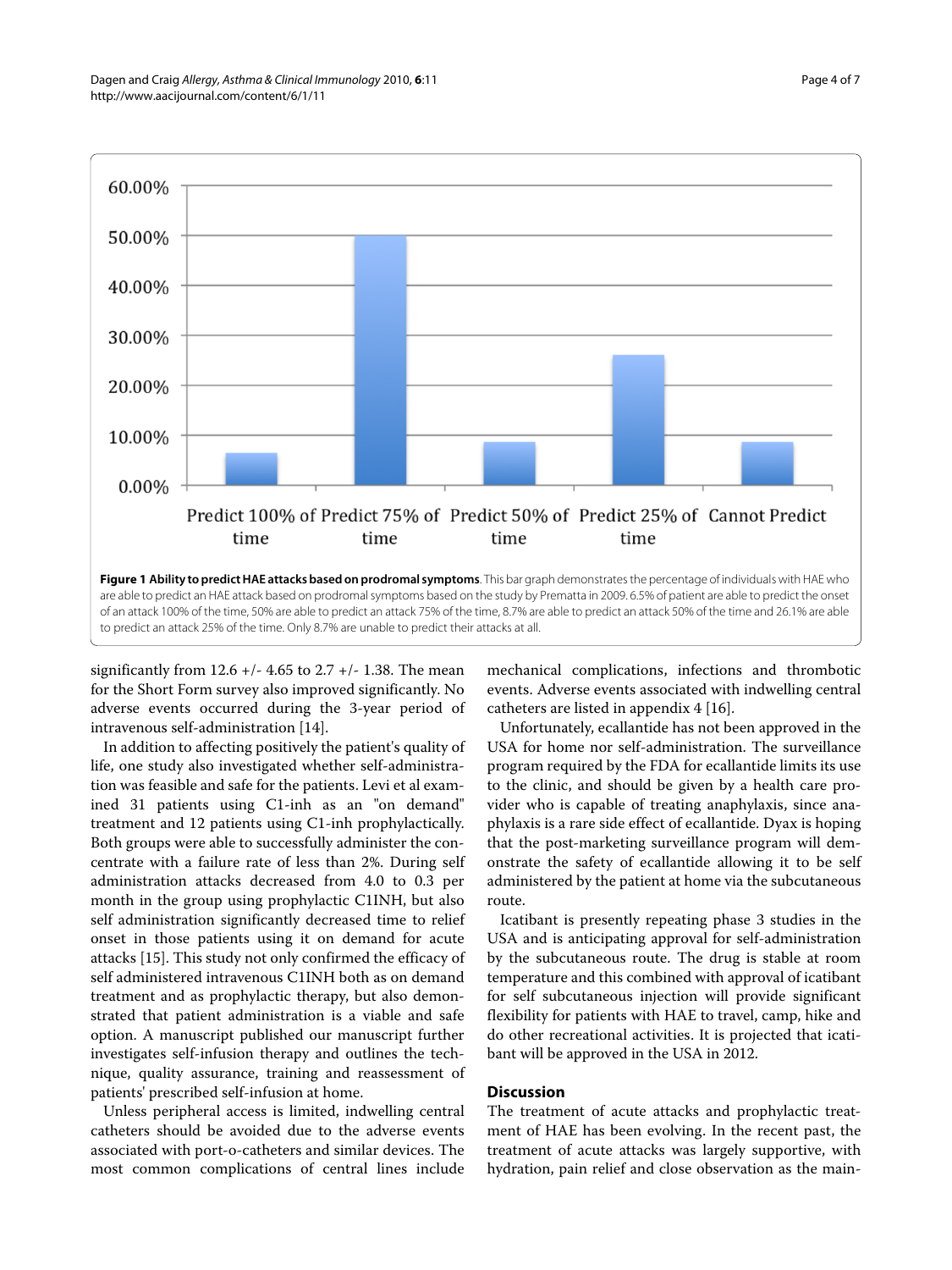<span id="page-4-0"></span>

stays of treatment. FFP has also been used, but does present increased risk for viral transmission as compared with C1-inh, and there have been anecdotal reports of exacerbations of an acute attack when FFP is given for treatment; however, it appears this is a very infrequent occurrence [[6\]](#page-6-5).

For prophylactic treatment, therapy has largely revolved around androgens, particularly danazol. However, as discussed previously, danazol has a negative side effect profile, which makes it intolerable for some patients. Other treatments, such as kallikrein inhibitors and bradykinin antagonists, are unlikely to be effective for prophylaxis due to their short half-lives. Antifibrinolytics are limited by their adverse effect profile.

Fortunately so nf-C1-inh is now available for use as prophylactic therapy. It is approved for 1000 U every 3-4 days, but due to breakthrough attacks, higher doses are being investigated to see if better control can be achieved. Even with breakthrough attacks, it appears that regular use of C1-inh reduces the severity and duration of the

breakthrough attacks. This prophylactic regimen, although it has a less negative side effect profile than danazol, has a high cost and requires intravenous administration. Using a health professional for infusions can be quite time consuming, frustrating and inconvenient for the patient. The concept of self-administration has been also proven reasonable and effective, but would require correct patient selection and teaching.

Currently, on demand C1-inh (ODT) has also been proven safe and efficacious when used at the onset of a facial or abdominal attack. However, since it is used at the onset of an attack, multiple disadvantages for the patient still exist, such as pain and lost of work or school. C1-inh has been used successfully for 30 years in Europe as ODT for acute HAE attacks has been shown to be safe and effective and is the preferred therapy in Europe at this time [[17\]](#page-6-16).

For future therapy, the idea of ODT, would allow treatment based on prodromal symptoms experienced by the patients. As discussed in the text, up to 50% of individuals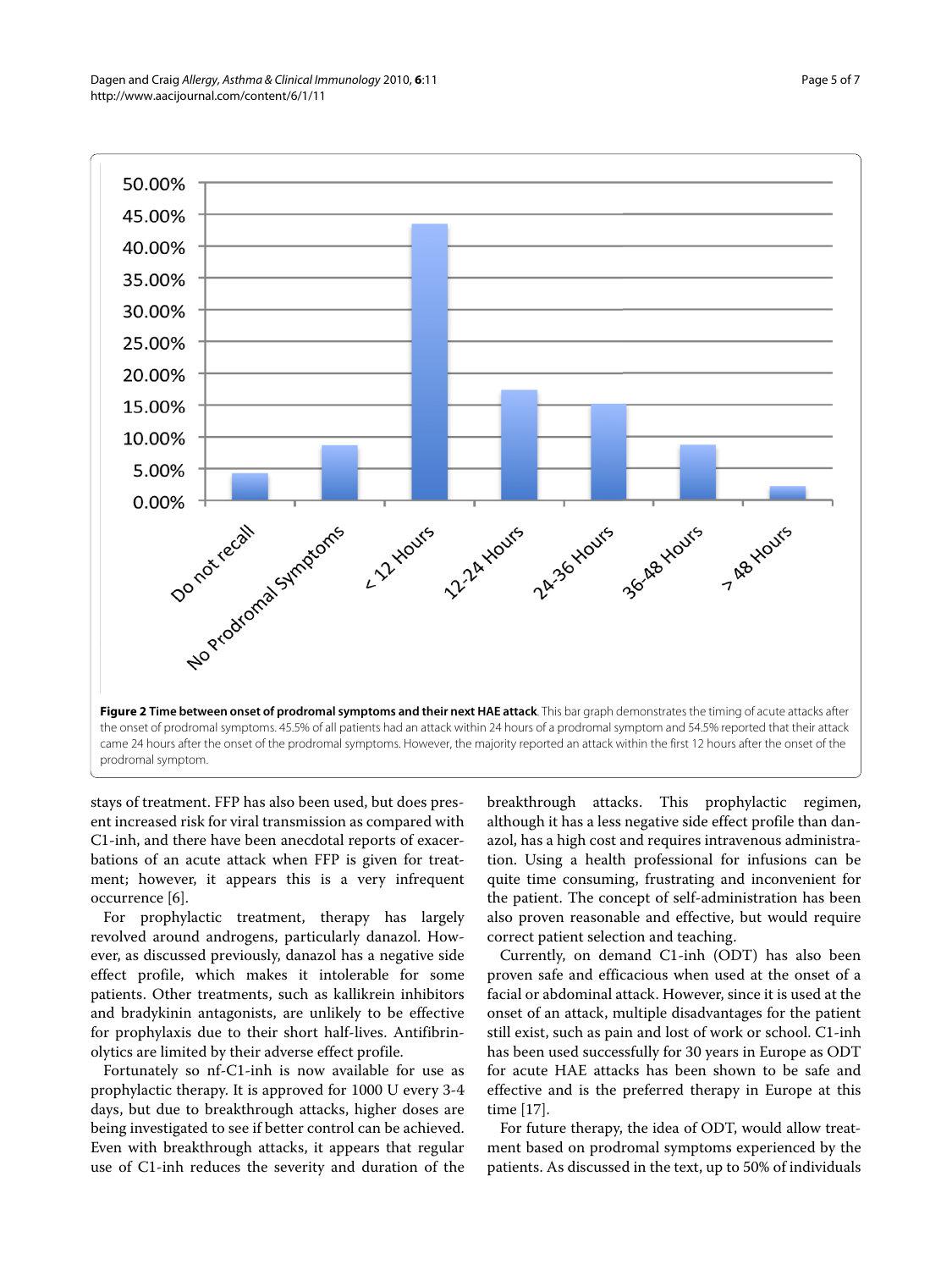can predict 75% of their attacks based on prodromal symptoms. Although some selection bias may have been introduced in this study, as those who do have prodromal symptoms may have been more likely to respond, the data still demonstrate a significant portion of people who could benefit from ODT. These prodromal symptoms, be it fatigue, rash or muscle aches, are often followed by an attack, usually within hours to days. This would allow patients who do experience prodromal symptoms to preemptively treat themselves in the hopes that it would prevent an imminent attack and the symptoms that cause pain, disfigured appearance and even death. Although this method could lead to the occasional over treatment, it would hopefully lead to decreased morbidity and a better quality of life. The effectiveness of ecallantide and icatibant, both short acting therapies, for prodromal symptoms needs to be assessed, but we anticipate efficacy.

As evident from our results self-administration is a key feature for patients to treat and control their disease. Subcutaneous injection is obviously preferred over intravenous therapy as the technique is easily taught and the adverse events associated with poor technique are minimal. This is in contrast to intravenous therapy where guidelines are needed for teaching, assuring quality and infection prevention via continual evaluation, in addition to preventing other adverse outcomes that may occur with intravenous lines. Adverse events associated with indwelling central lines are far greater and more likely associated with significant morbidity and possible mortality and because of this should be avoided unless access peripherally is severely compromised (see appendix 4) [[16\]](#page-6-15).

Both acute and prophylactic treatment of HAE has been changing since the approval and introduction of C1 inh concentrate in the USA. Although currently approved for both acute and prophylactic treatment of HAE, the idea of ODT for use of prodromal symptoms may broaden the use of C1-inh. Currently, cost and its administration route are drawbacks of C1-inh, but many studies have already shown that self-administration is feasible and safe as long as proper candidates are selected. The multiple advances in prophylactic treatment and therapy for those suffering from HAE are exciting and may represent a better quality of life for those individuals suffering from repeated attacks. With the hopeful prospect of ODT for prodromal symptoms, HAE attacks may become more infrequent still and can help these individuals maintain control over their disease and lead an attack free life.

# **Appendixes**

## **Appendix 1**

Modified from Craig et al, Annals of Allergy asthma and Immunology, 2009 [[5\]](#page-6-3)

Candidates for long-term prophylaxis. Individuals who suffer from the listed consequences of their HAE and hence have a diminished quality of life are candidates for prophylaxis with C1-inh.

Those deemed candidates for long-term prophylaxis with C-1 Esterase Inhibitor.

-Those with significant anxiety

-Those with more than 1 attack per month

-Previous intubation or ICU stay

-Previous laryngeal swelling

-Those with more than 10 days lost from school or work per year

-A significantly decreased QOL

-Narcotic dependence

-Those with limited access to healthcare or with rapid onset of attacks

#### **Appendix 2**

Modified from Craig et al, Proceeding of Allergy and Asthma, 2007

Adverse Effects of Danazol [[6\]](#page-6-5)

Adverse events associated with danazol. This appendix demonstrates the numerous adverse events associated with long-term administration of the attenuated androgen, danazol. These multiple side effects often lead to noncompliance or discontinuation of the drug.

- -Weight gain
- -Virilization
- -Menstrual irregularities
- -Depression
- -Headache
- -Abnormal LFTs
- -Negative effect on lipid profiles
- -Cardiac and vascular disease

-Liver disease including hepatic cell necrosis, cholestasis, hepatocellular adenoma and hepatocellular carcinoma

-The need to follow LFTs, lipid panels, and liver imaging

#### **Appendix 3**

Adapted from Nentwich, Intravenous Therapy, 1990 [\[13](#page-6-12)] Procedure for Self-Infusing of C-1 Esterase inhibitor

Procedure for self-administration of IV medications. The necessary procedure that must be demonstrated in order to be able to successfully self-administer IV medications is listed. Careful selection of the proper patient is essential in order to ensure compliance.

Patient must demonstrate the following technique

- 1. Cleanse skin with alcohol and betadine
- 2. Prepare medication in aseptic technique
- 3. Apply tourniquet
- 4. Insert butterfly